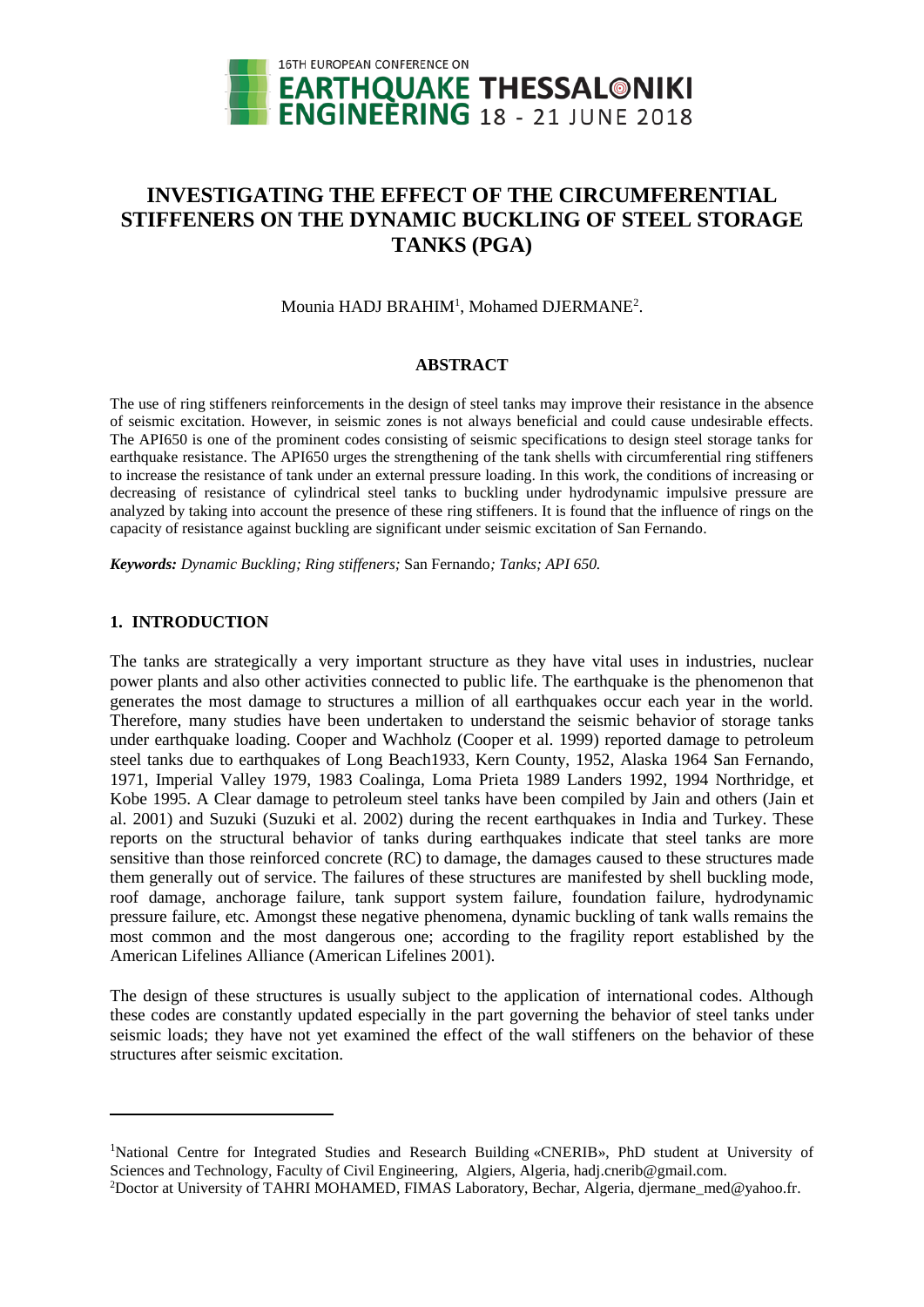The main objective of this study is an investigation of the effect of the wall stiffening on buckling resistance capacity of cone roof tank with H/D= 2 geometrical parameters. According to the API650- 2008 standard (API Standard 650 1988), circumferential stiffeners are used to strengthen the cylindrical shell to increase the buckling resistance under external pressure loading. A circumferential ring stiffeners plated section was adopted in this work which are positioned and dimensioned according to the formulas proposed in the code API650 (API Standard 650 1988).

#### **2. PRESENTATION OF THE NUMERICAL MODEL**

We are adopted a one-dimensional model based on the finite element method, (see Figure 1), with height to diameter ratios (H/D) of 2.

#### *2.1. Walls, stiffeners and roof tank*

The experience of past earthquakes has shown that tanks that are completely filled with liquid are more prone to suffer damage (American Lifelines 2001). Thus this study considers a liquid level of 90% of the height of the tank. The varying thicknesses of the tank were designed for this study using the provisions of API650 (API Standard 650 1988), and with conical roofs.

The geometrical parameters of the tanks considered are:  $D=15$  m; spacing stiffeners was taken according to the API650-2008 standard; thicknesses;  $h_1 = 0.0195$  m;  $h_2 = 0.0195$  m;  $h_3 = 0.0158$  m;  $h_4$  $= 0.0143$  m; h<sub>5</sub> = 0.0126 m; h<sub>6</sub> = 0.0111 m; h<sub>7</sub> = 0.0095 m; h<sub>8</sub> = 0.0078 m. E = 2.1E-11 Pa;  $v=0.3$ .  $\rho_{\text{acier}}$ = 7840 kg/m<sup>3</sup>.



**Figure 1.** Geometry of tall tank model.

#### *2.2. Liquid storage tank*

Only the impulsive component of the hydrodynamic pressure is considered according to Housner (Housner 1963), the impulsive and convective components should be separated to characterize the hydrodynamic response of tank–liquid systems excited horizontally because of the noticeable difference between the frequencies of vibration. This assumption is adopted in research in this area, including that of Virella et al (Virella et al. 2006) and Djermane et al. (Djermane et al. 2014).

The fluid is modeled using the equivalent densities technique (Virella et al. 2006) (Barton et al. 1987). The values of the added liquid density are evaluated from the hydrodynamic pressure diagram of the impulsive mode of a liquid tank system developed by Velestsos and Shivakumar (Veletsos et al. 1997) distribution in regular or irregular wall height subdivisions. Impulsive pressure is given by the expression: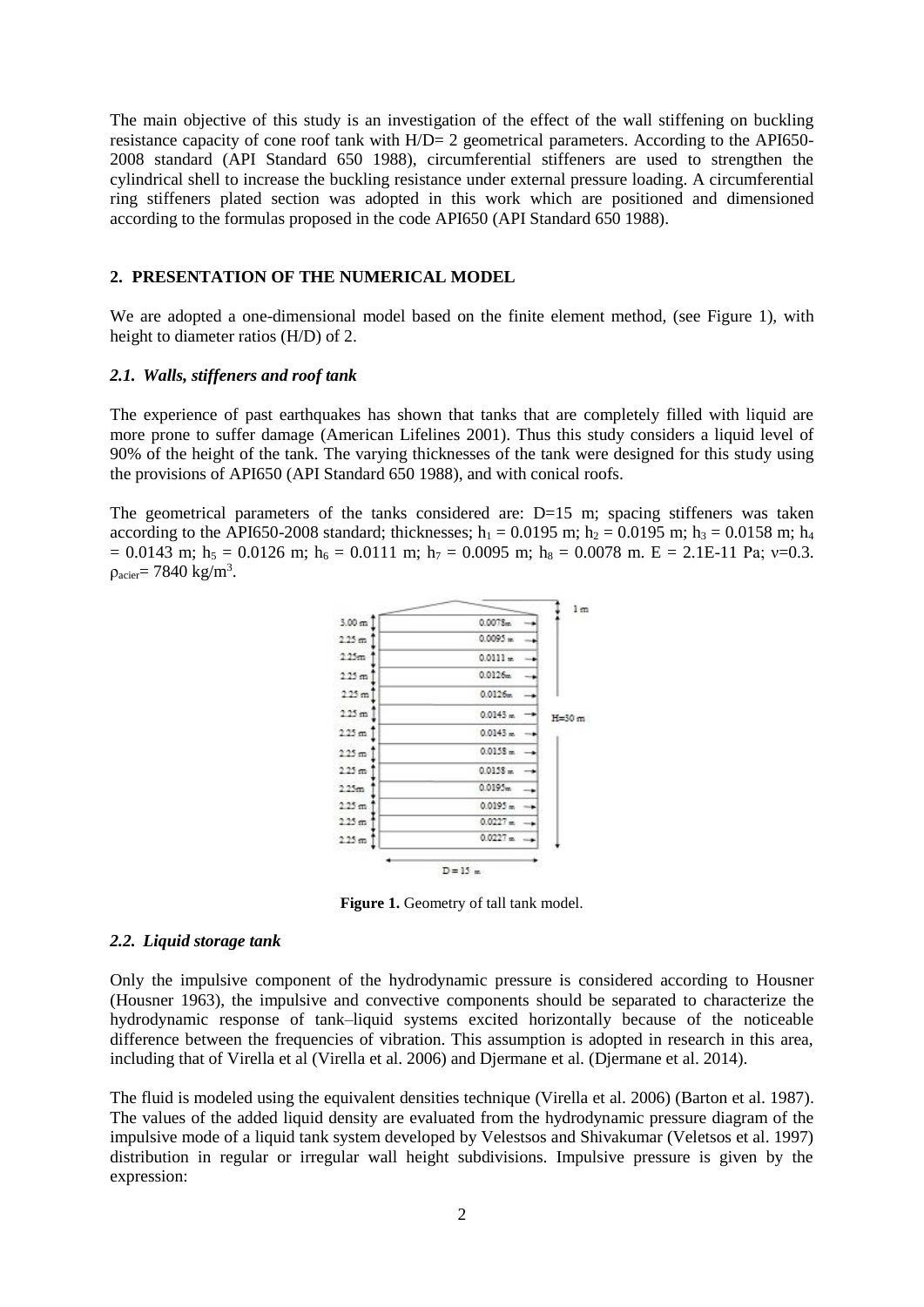$$
P_i = (\eta, \theta, t) = c_i(\eta)\rho R \ddot{x}_g(t) \cos \theta \tag{1}
$$

Where *η* is a non-dimensional vertical coordinate  $= z/H$ ; *z* is the vertical coordinate measured from the tank bottom; R is the tank radius;  $\ddot{x}$   $_{g}(t)$  is the ground acceleration, and t is the time. The function  $c_i(\eta)$ defines the impulsive pressure distribution along the cylinder height and is computed as:

$$
c_i(\eta) = 1 - \sum_{n=1}^{\infty} c_{cn}(\eta)
$$
 (2)

Where

$$
c_{nc}(\eta) = \frac{2}{\lambda_n^2 - 1} \left( \frac{\cosh[\lambda_n(H/R)\eta]}{\cosh[\lambda_n(H/R)]} \right)
$$
(3)

*λ*<sub>*n*</sub> is the nth root of the first derivative of the Bessel function, the first three roots  $λ<sub>I</sub> = 1.841$ ,  $λ<sub>2</sub> =$ 5.311, and  $\lambda_3$  = 8.536. Pressure distributions defined in Eq. (1) for tank-liquid systems considered in this paper and for  $\theta = 0$  are shown in Figure 2.



Figure. 2. Impulsive hydrodynamic pressure of tall tank model.

The time of CPU consumption depends on the type (non-linear dynamic analysis) and the mesh of structure, wherefore and to decrease the time of resolution, a short recording with maximum amplitudes occur during the first seconds and contain the essential frequency content would be interesting. For this reason, the earthquake of San Fernando 1971 (Pacoima Dam) Figure 3. is used in this work.



**Figure 3.** Strong motion during the first duration of the accelerogram. of San Fernando 1971 (Pacoima Dam).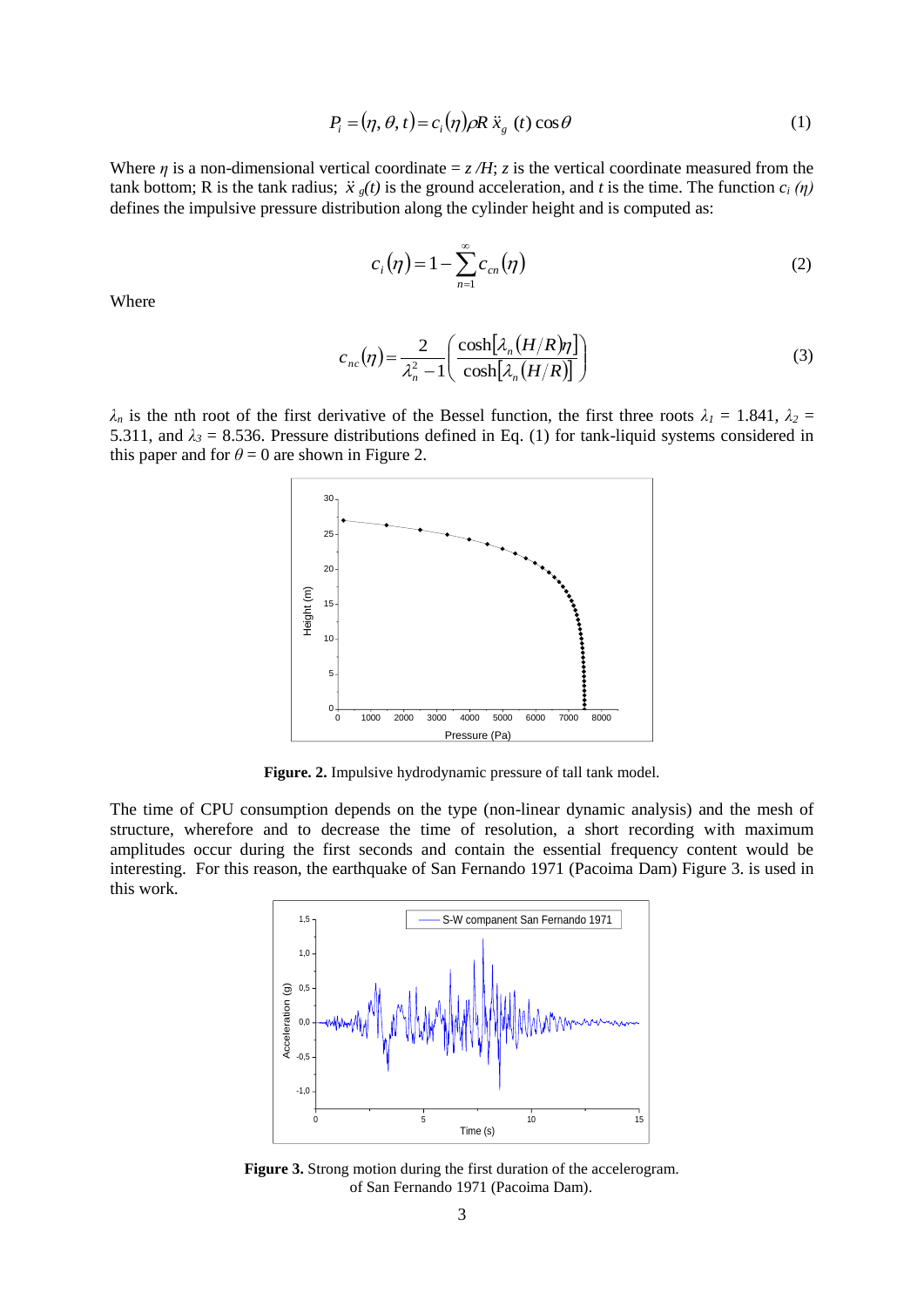The development of computers and numerical methods has enabled the development of software dedicated to solving the problem of equilibrium and equilibrium bifurcation structures. It is useful to recall that the software used (ABAQUS (ABAQUS Explicit 2002)) is a code finite element created in 1978.This study was treated using the ABAQUS finite element, the finite element mesh of tank using shell elements for the cylinder and the roof was adopted. The tank bottom has not been modeled. The cylinder tank shell is meshed by S4R quadrilateral shell elements and the roof is meshed by shell S3R triangular elements and beam elements B31 for the roof rafters. The characteristics of these elements are described in ABAQUS (ABAQUS Theory 2002).

## **3. RESULTS AND DISCUSSION**

### *3.1 Natural frequency analysis*

The natural frequencies of free vibration analysis of the impulsive period of the tank system given by international regulations most used can be summarized by the following formulas:

• Code EC8 (European 8 2002) 
$$
f_i = 1 \left( C_i \frac{H \sqrt{\rho}}{\sqrt{\frac{t}{R}} \sqrt{E}} \right)
$$
 (4)

• Code API (API Standard 650 1988) 
$$
f_i = 1 \left( \frac{1}{\sqrt{2000}} \frac{C_i H^{\sqrt{\frac{p}{E}}}}{\sqrt{\frac{t}{D}}} \right)
$$
 (5)

Where  $c_i$  is the coefficient for determining the impulsive period of the tank system, *H* is the maximum design product level,  $\rho$  is the density of the fluid, *E* is the elastic modulus of tank material, *t* is the equivalent uniform thickness of tank shell, and *D* is the nominal tank diameter. Table 1 compares the results of the model used with and without a roof (roofless), and stiffeners compared to those given by regulations.

|              | Code(1) |                | <b>Numerical models</b> |                  |                 |                 |
|--------------|---------|----------------|-------------------------|------------------|-----------------|-----------------|
|              |         |                |                         | with roof        | error           | error           |
| <b>Model</b> | EC 8    | <b>API 650</b> | without                 | with             | <b>between</b>  | <b>between</b>  |
|              |         |                | stiffeners $(2)$        | stiffeners $(3)$ | $(1)$ and $(2)$ | $(2)$ and $(3)$ |
| $H/D = 2$    | 4.200   | 4,200          | 4.760                   | 4.759            | 3.07%           | 14.45%          |

**Table1.** Comparison of the fundamental frequencies of tanks (Hz).

#### *3.2 Dynamic analysis*

The buckling behavior of steel tanks under seismic excitation identified by experimental tests and numerical analyses is usually classified as an elastic buckling (Djermane et al. 2014). Researchers in the domain of dynamic instability use mainly two criteria in the investigation of the critical dynamic load of structures. These criteria are: Budiansky & Roth criterion 1962 (Budiansky et al. 1962), called the resolution of the equations of motion and the phase plan of the total potential energy of Hoff  $\&$ Bruce criterion 1954 (Ari-Gur et al. 1997). In this study, elastic buckling is observed in the top of the cylindrical shell wall of the tank. After several analyses of the structure subjected to different ground motion records at different points, the critical value of the PGA was determined according to the above-cited criteria.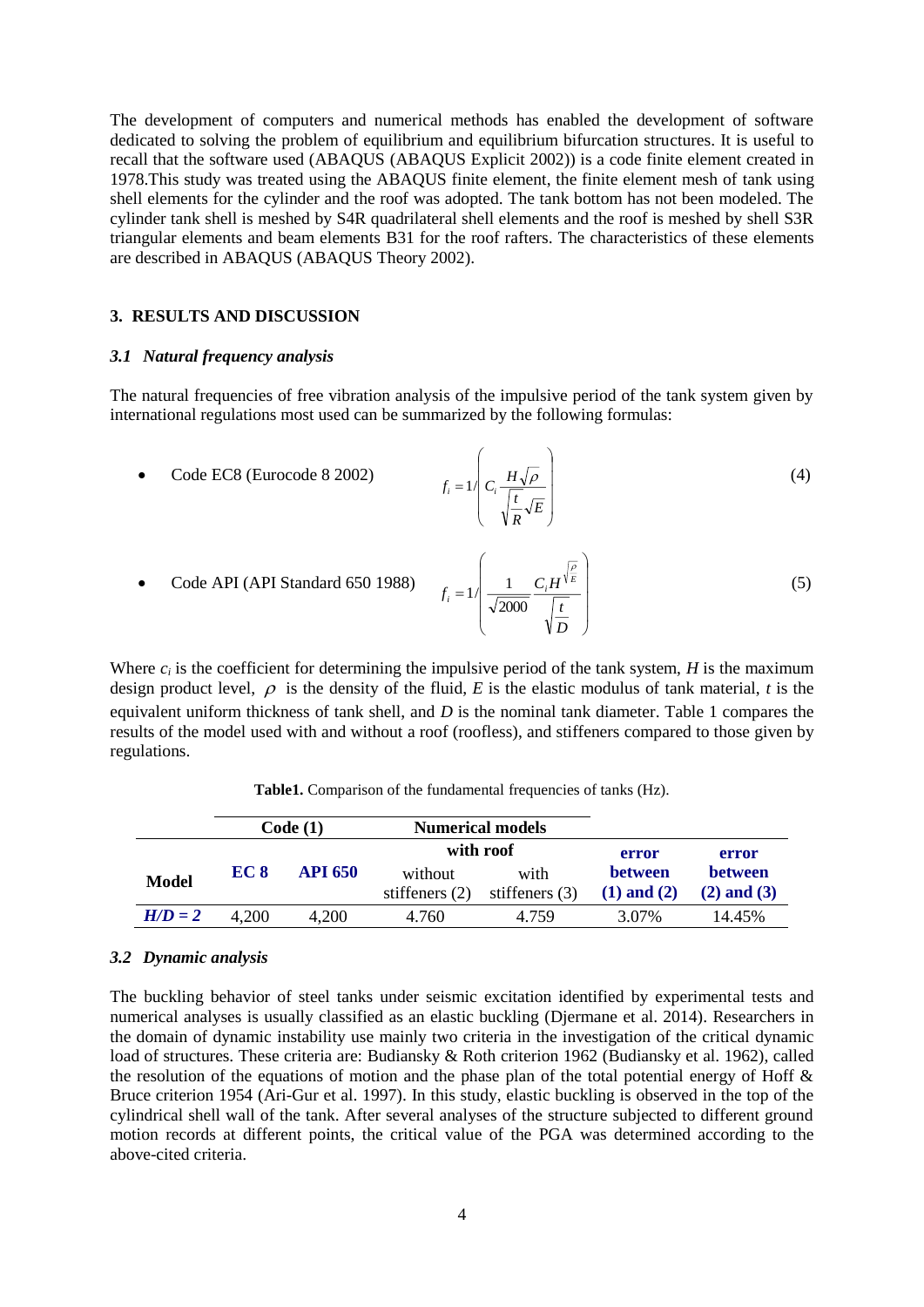

**Figure 4.** Displacement response dynamic curve under San Fernando.

The peak response is investigated in Figure 4 through the plot of the maximum radial displacement for several values of the PGA according to Ari Gur criterion & Simonetta (Ari-Gur et al. 1997). Buckling critical value for without stiffeners model under San Fernando is observed around 0.75g. In the sudden drop of the curve slope in Figure 4 indicates buckling of the shell after PGA has been exceeded the critical value load. A similar behavior was obtained for with stiffeners model and the dynamic buckling critical value is near 1.30g.

The chronological curves (Budiansky& Roth criterion) for critical PGA values (0.76 g and 1.32 g) and their corresponding deformed shape are shown in Figures 5 and 6. These figures confirm what has been explored in Figure 4. A clear jump in displacements is observed for critical PGA value for a small increase of excitation amplitude, which corresponds to the critical conditions.



**Figure 5.** Time history response under San Fernando, before and after PGAs (without

**Figure 6.** Time history response under San Fernando, before and after PGAs (with

Figure 7 shows the phase planes before and after buckling according to the Hoff & Bruce criterion. Stable and unstable movements are shown for both models.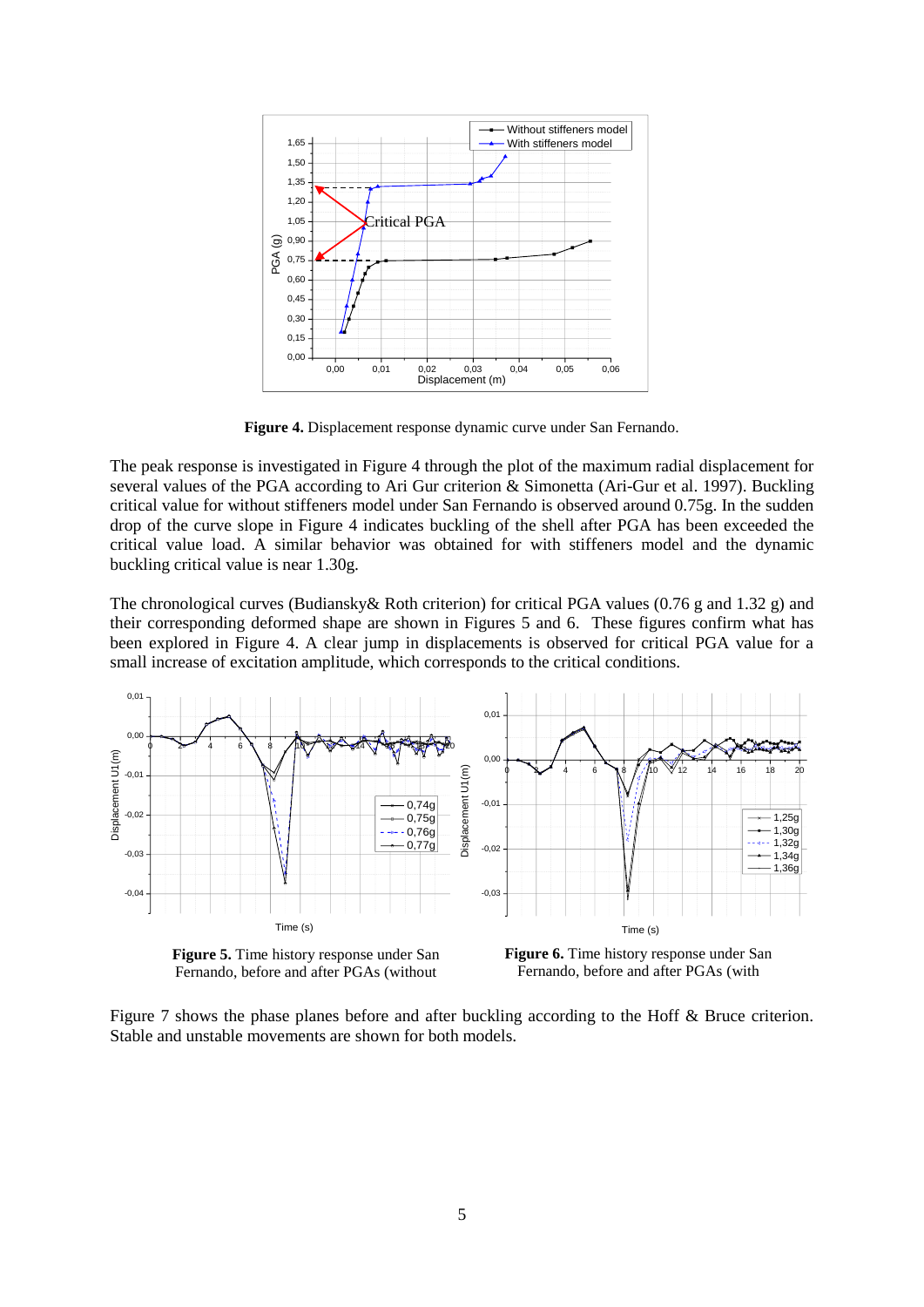

**Figure 7.** Phase plane diagram under San Fernando, before and after PGAs (a) without stiffeners and (b) with stiffeners models.

The iso-stresses and the distribution of the stresses, for several increasing values of the PGA, are shown in Figures 8 and 9 where it is noted that the plasticity is produced after the advent of dynamic buckling, which indicates that the buckling produced is the elastic buckling since this stress values do not exceed the elastic limit.



The critical buckling stress observed in the numerical analyses and the values assumed in design codes Eurocode 8 (Eurocode 8 2002), API 650 (API Standard 650 1988) are listed in Table 2. The value derived from design code Eurocode 8 reveals that the observed critical buckling load is close to the value predicted by the numerical model. As for design codes API, the observed critical load is about 0.21. The substantial differences between design code values and numerical values may be stemmed from the type of analysis and loads. The elastic and plastic critical buckling stresses assumed in design are based on static buckling and for shell under uniform axial compression or combination with the circumferential shear stress, which is different from the actual loading conditions in this study.

 **Table 2.** Comparison between critical stress and critical buckling correspondent.

| <b>Standards</b>         | EC <sub>8</sub> | <b>API</b> | without<br>stiffeners | With<br>stiffeners        |
|--------------------------|-----------------|------------|-----------------------|---------------------------|
|                          |                 |            |                       | <b>Under San Fernando</b> |
| <b>Critical stress</b>   | 1.384E8         | 1.330E7    | 1.875E8               | 1.741E8                   |
| <b>Critical buckling</b> | 0.91g           | 0.21g      | 0.76g                 |                           |